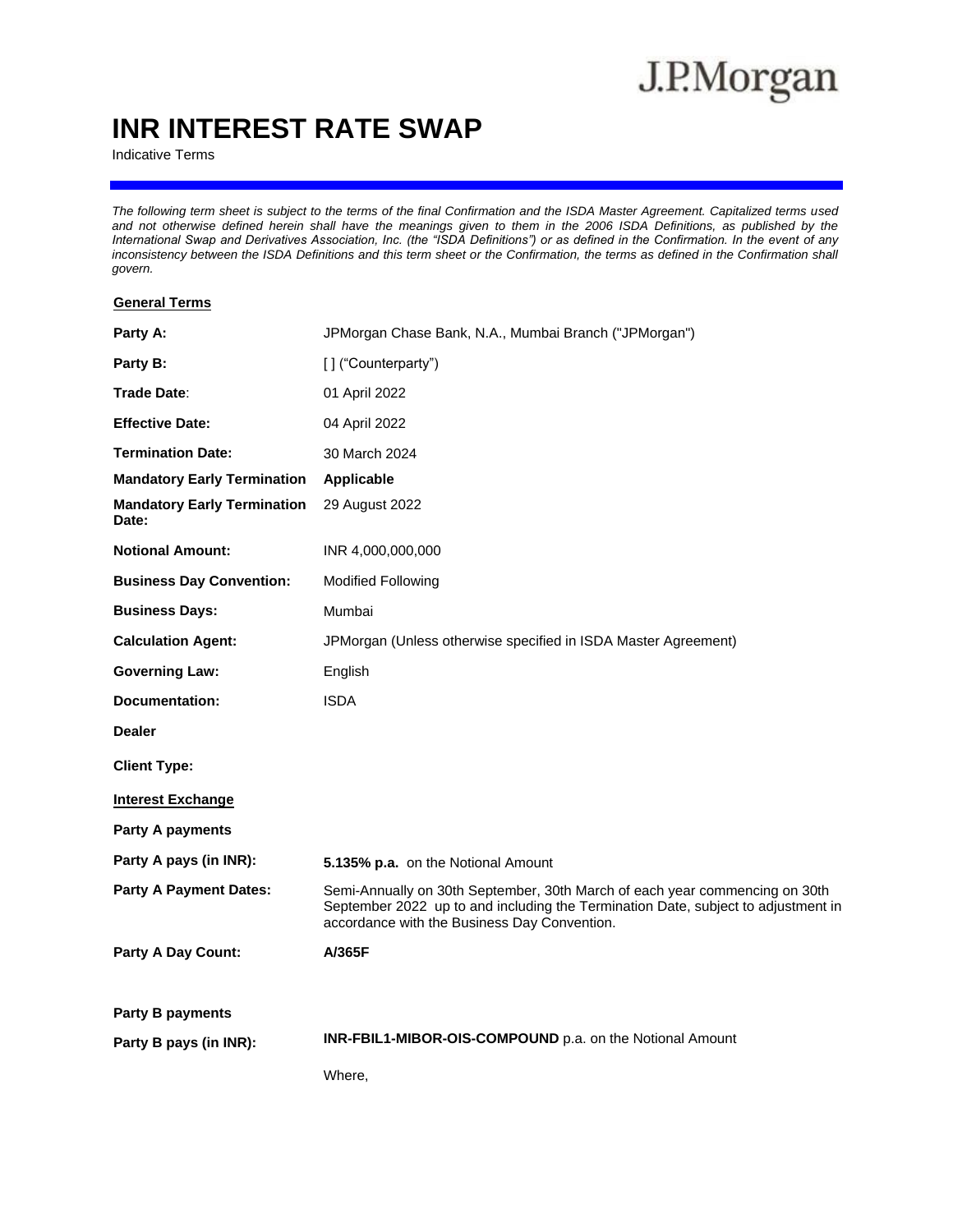## J.P.Morgan

**"INR-FBIL1-MIBOR-OIS-COMPOUND"** means that the rate calculated in accordance with the formula set forth below in this subparagraph, will be the rate of return of a daily compound interest investment (it being understood that the reference rate for the calculation of interest is the daily overnight Mumbai Inter-Bank Outright Rate as described below). For the purposes of this Rate Option and any Payment Dates, the definition of Business Day and Mumbai Banking Day will not include Saturday, even if commercial banks and foreign exchange markets settle payments and are open for general business (including dealings in foreign exchange and foreign currency deposits) on such Saturday.

"INR-FBIL1-MIBOR-OIS-COMPOUND" will be calculated as follows, and the resulting percentage will be rounded, if necessary, in accordance with method set forth in Section 8.1(a), but to the nearest one ten-thousandth of a percentage point (0.0001%):

$$
\left[\prod_{i=1}^{d_o} \left(1 + \frac{R_i \times n_i}{365}\right) - 1\right] \times \frac{365}{d}
$$

#### **"where:**

**"do",** for any Calculation Period, is the number of Mumbai Banking Days in the relevant Calculation Period;

**"i"** is a series of whole numbers from one to do, each representing the relevant Mumbai Banking Days in chronological order from, and including, the first Mumbai Banking Day in the relevant Calculation Period;

**"ni"** is one, except where the Mumbai Banking Day is the day immediately preceding a day which is not a Mumbai Banking Day, in which case, it is the number of calendar days from, and including, that Mumbai Banking Day to, but excluding, the next Mumbai Banking Day;

**"d"** is the number of calendar days in the relevant Calculation Period; and

**"Ri",** for any Mumbai Banking Day "i" in the relevant Calculation Period, is a reference rate equal to the daily overnight Mumbai Inter-Bank Outright Rate ("MIBOR"), as published by the Financial Benchmarks India Pvt. Ltd.(FBIL) as of 10:45 a.m., India Standard Time on that Mumbai Banking Day on its website at [http://www.fbil.org.in](http://www.fbil.org.in/) or any successor page as of the time such successor page publishes such rate.

If such rate does not appear on FBIL's website as of 10:45 a.m., India Standard Time, or on any successor page as of the time such successor page publishes such rate on the relevant Mumbai Banking Day, the rate for that relevant Mumbai Banking Day will be determined by the Calculation Agent in good faith and in a commercially reasonable manner.

**Party B Payment Dates:** Semi-Annually on 30th September, 30th March of each year commencing on 30th September 2022 up to and including the Termination Date, subject to adjustment in accordance with the Business Day Convention.

**Party B Day Count: A/365F**

**Mandatory Early Termination Clause**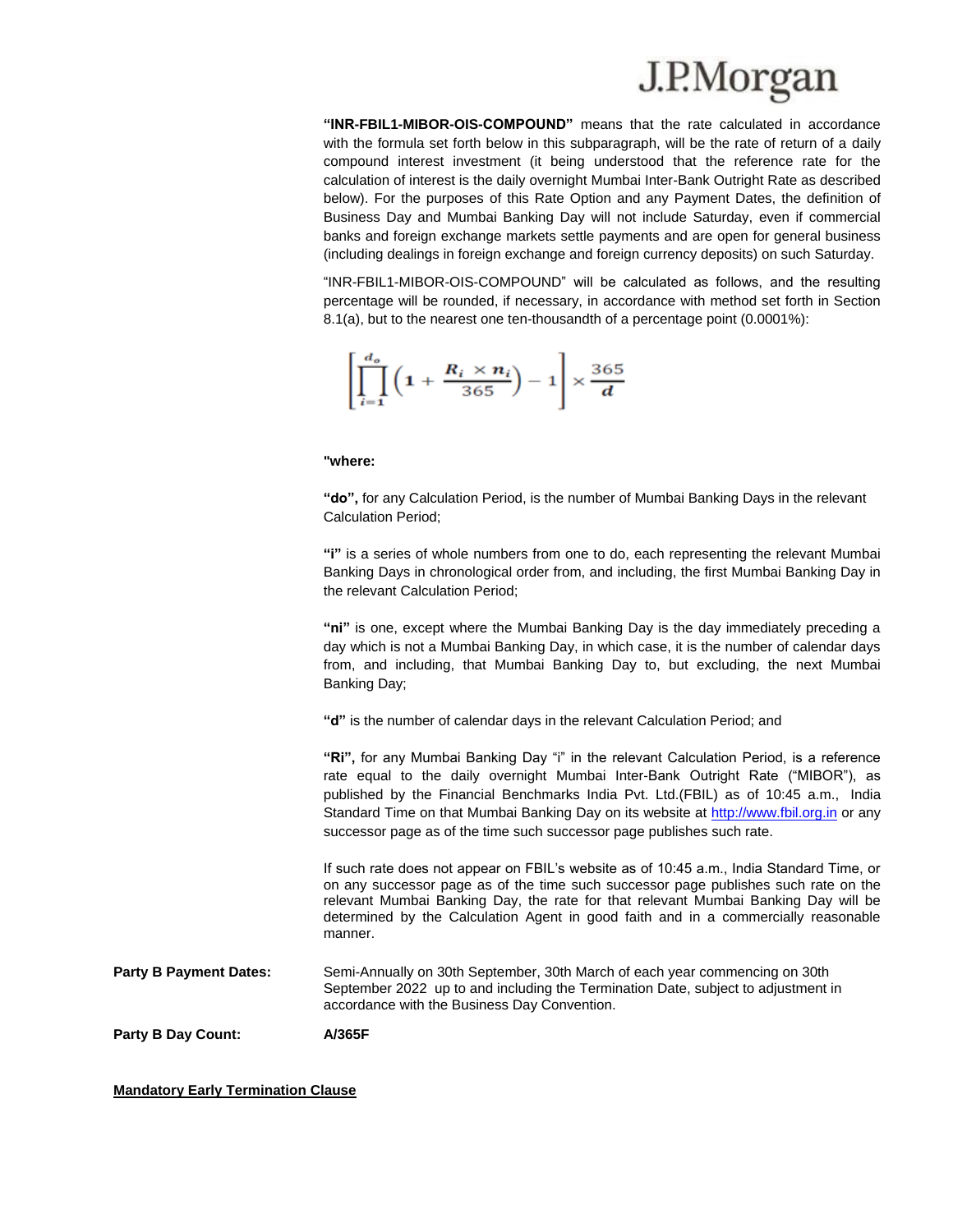

This swap shall be terminated on the Mandatory Early Termination Date at the market value of the swap, as on 1 Business Days prior to the Mandatory Early Termination Date, subject to adjustment in accordance with the Modified Following Business Day Convention. On the Mandatory Early Termination Date, the party which is out-of-the-money shall pay to the party which is in-the-money, the Cash Settlement Amount, which shall be an amount in INR equal to the absolute value of the market value of the swap, as determined 1 Business Days prior to the Mandatory Early Termination Date.

Following such Mandatory Early Termination Date, the swap shall terminate and the parties shall have no further obligation to the other, save for any obligations which existed before that date.

#### **Risk Disclosure:**

There are significant risks associated with the swap above including, but not limited to, interest rate risk, price risk, liquidity risk, and credit risk. Counterparties should consult their own financial, legal, accounting, and tax advisors about the risk associated with this swap, the appropriate tools to analyze the swap and the suitability of the swap in each investor's particular circumstances. No counterparty should enter into the swap unless that counterparty understands and has sufficient financial resources to bear the price, market, liquidity, structure, and other usual risks associated with the entering into of the swap.

**Interest Rate Risk:** If INR interest rates move from their current positions, the market value of the transaction may be adversely affected from Party B's perspective.

**Fixing Risk:** If INR-FBIL1-MIBOR-OIS-COMPOUND increases, the NET payments made by Party B will increase

**Liquidity Risk:** This transaction is not a readily liquid instrument. There may exist a time when there is a lack of liquidity or low trading volume in the market for the transaction, and this potential illiquidity could significantly decrease the market value of the transaction for Party B.

**Credit Risk**: This transaction carries the counterparty credit risk of Party A

**Ordinary Course of Business:** In the ordinary course of their business, JPMorgan or any of its affiliates or subsidiaries may effect transactions for their own account or for the account of their customers. In conducting such business neither JPMorgan nor any of its affiliates or subsidiaries is obliged to take into account the circumstances of the parties to the transaction or act in a manner which is favorable to them. Such activity may, or may not affect the value of the transaction, but potential investors should be aware that a conflict may arise.

**Potential Conflicts of Interest:** Potential conflicts of interest may exist in the structure and operation of the strategy and the course of the normal business activities of JPMorgan or any of its affiliates or subsidiaries or their respective directors, officers, employees, representatives, delegates or agents of their normal business activities.

#### **Underlying Exposure:**

This transaction has been entered to hedge the risk arising out of the Balance Sheet Exposures

Party B hereby confirms that the particulars of the Underlying Exposure provided by it as above are true, accurate and complete in all respects and for all purposes

#### **Purpose of the transaction:**

This transaction has been entered to hedge the risk arising out of the Balance Sheet Exposures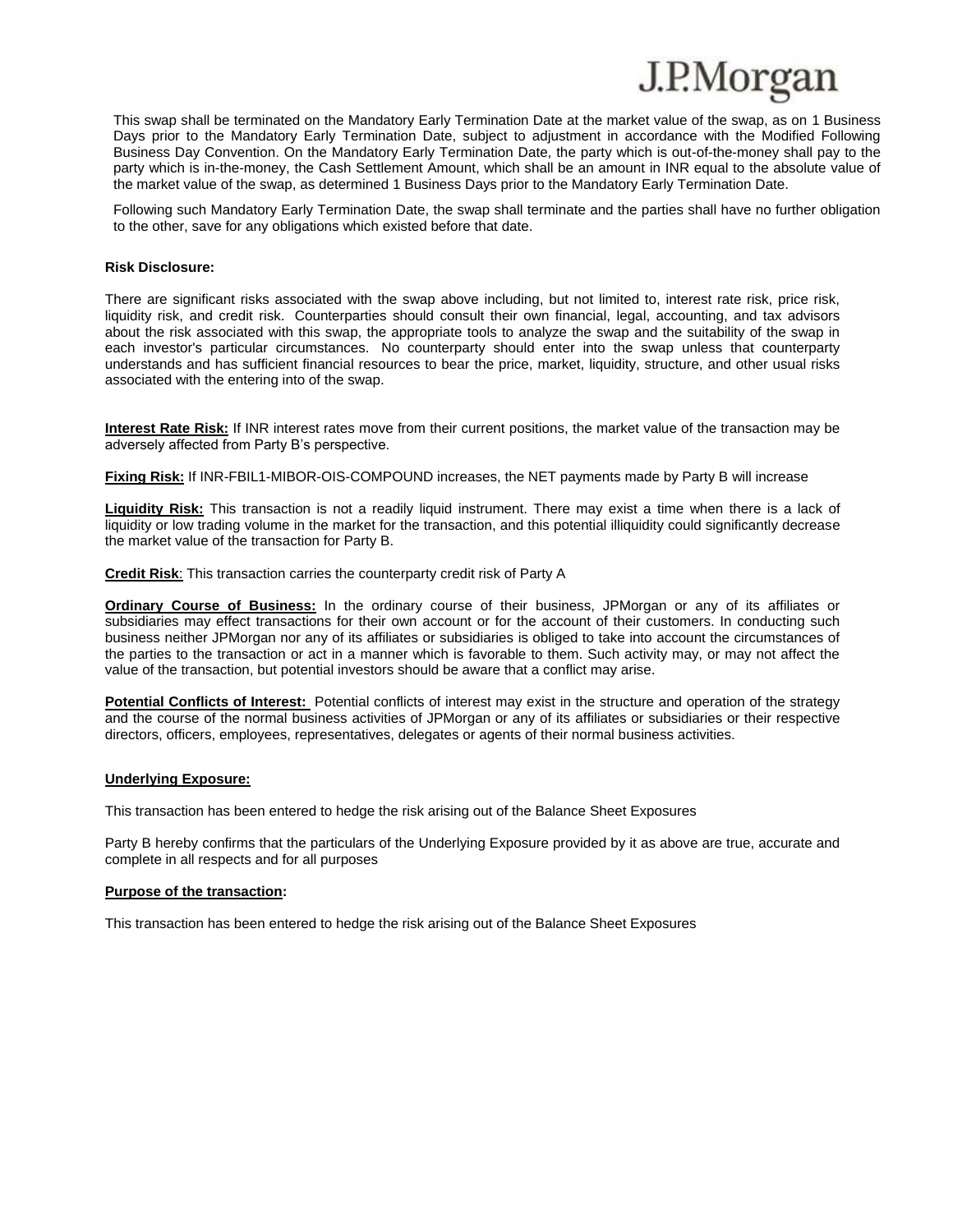

#### **Cash Flow Scenario Analysis:**

**The following Cash Flow Scenario Analysis is provided for illustrative and convenience purposes only. The scenario analysis represented here are not comprehensive. It should not be relied on by Party B, and JPMorgan expressly disclaims any responsibility or reliance by Party B. In case of any doubt, Party B should consult with their own professional advisers**

**The following Cash Flow Scenario analysis assumes various levels of INR-FBIL1-MIBOR-OIS-COMPOUND which, in JPMorgan's view, represents high, medium and low risk scenarios and shows the resultant cash flow receipt / payment by Party B.**

**A negative number under "Net receipt / payment by Party B [in INR]" means Party B pays that amount in INR in aggregate under that scenario.** 

**Scenario 1: INR-FBIL1-MIBOR-OIS-COMPOUND remains unchanged over the tenor of the trade; INR Swap Curve remains unchanged till the Mandatory Termination Date**

| <b>Payment</b><br>Date* | INR-FBIL1-<br><b>MIBOR-OIS-</b><br><b>COMPOUND</b> | Party B to<br>receive [in INR] | Party B to<br>pay [in INR]      | Profit / (Loss) to Party B<br>[in INR]                                                                |
|-------------------------|----------------------------------------------------|--------------------------------|---------------------------------|-------------------------------------------------------------------------------------------------------|
| 29 August<br>2022       | 3.45%                                              |                                | No future settlements are made. | Swap is Terminated and Party B receives from Party A<br>INR 40,896,895 on Mandatory Termination Date. |

**\*Subject to adjustment in accordance with Business Day Convention**

**Scenario 2: INR-FBIL1-MIBOR-OIS-COMPOUND increases over the tenor of the trade; INR Swap Curve is 100bps higher\*\* on the Mandatory Termination Date as compared to that on Trade Date**

| <b>Payment</b><br>Date* | <b>INR-FBIL1-</b><br><b>MIBOR-OIS-</b><br><b>COMPOUND</b> | Party B to<br>receive [in<br>INR1 | Party B to<br>pay [in INR]      | Profit / (Loss) to Party B<br>[in INR]                                                          |
|-------------------------|-----------------------------------------------------------|-----------------------------------|---------------------------------|-------------------------------------------------------------------------------------------------|
| 29 August<br>2022       | 4.45%                                                     |                                   | No future settlements are made. | Swap is Terminated and Party B pays to Party A INR<br>19,354,490 on Mandatory Termination Date. |

**\*Subject to adjustment in accordance with Business Day Convention**

**\*\*We have assumed that the shape of the swap curve does not change and the entire curve is parallel shifted as compared to that on the Trade Date**

**Scenario 3: INR-FBIL1-MIBOR-OIS-COMPOUND decreases over the tenor of the trade; INR Swap Curve is 100bps lower\*\* on the Mandatory Termination Date as compared to that on Trade Date**

| <b>Payment</b><br>Date* | <b>INR-FBIL1-</b><br><b>MIBOR-OIS-</b><br><b>COMPOUND</b> | Party B to<br>receive [in<br><b>INR1</b> | Party B to<br>pay [in INR]      | Profit / (Loss) to Party B<br>[in INR]                                                                 |
|-------------------------|-----------------------------------------------------------|------------------------------------------|---------------------------------|--------------------------------------------------------------------------------------------------------|
| 29 August<br>2022       | 2.45%                                                     |                                          | No future settlements are made. | Swap is Terminated and Party B receives from Party A<br>INR 102,362,244 on Mandatory Termination Date. |

**\*Subject to adjustment in accordance with Business Day Convention**

**\*\*We have assumed that the shape of the swap curve does not change and the entire curve is parallel shifted as compared to that on the Trade Date**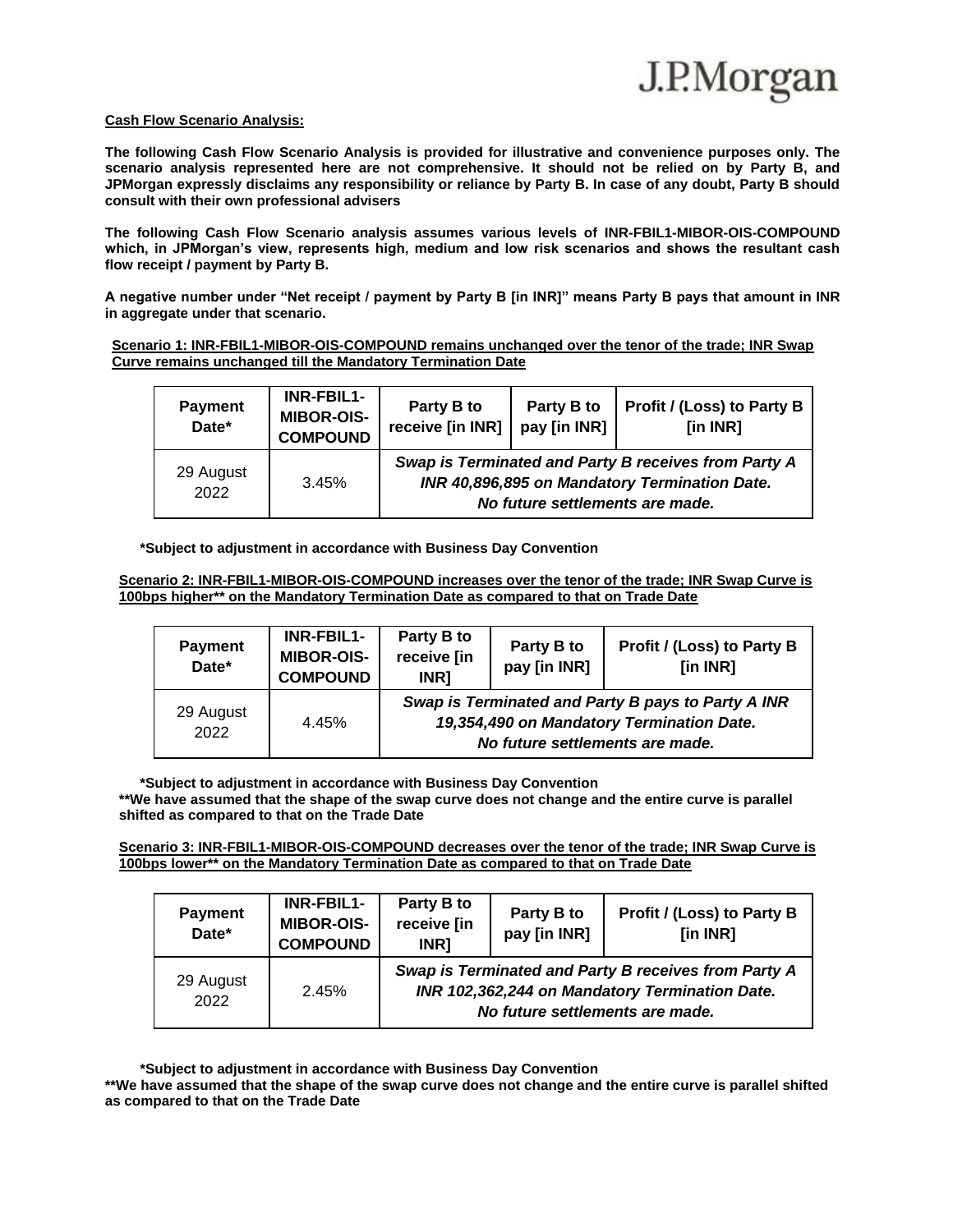

#### **Mark to market (MTM) Sensitivity Analysis:**

**The following analysis which represents the change in market value of the swap is provided for illustrative and convenience purposes only. It should not be relied on by the Party B, and JPMorgan expressly disclaims any responsibility or reliance by the Party B. In case of any doubt, the Party B should consult with their own professional advisers.**

Please note that the below analysis which represents the change in market value of the swap from Party B's perspective is only accurate as of Trade Date. Changes in the market value of the swap, due to parallel shifts in the INR swap curve are tabulated in the analysis below.

This analysis does not take into account other factors and parameters (market, trading, liquidity or otherwise) which may include, but which are not limited to any adjustment for credit charges or model parameters-marks. If such parameters move in extreme fashions, they may cause the market value of the swap to change significantly and may change in a way that adversely impacts Party B.

| <b>Parallel shift in</b><br><b>INR</b> swap curve<br>[in bps] | Change in market value<br>[in INR] |  |  |
|---------------------------------------------------------------|------------------------------------|--|--|
| 300                                                           | $-218,018,605$                     |  |  |
| 100                                                           | $-74,413,704$                      |  |  |
| 50                                                            | $-37,429,943$                      |  |  |
| 0                                                             |                                    |  |  |
| -50                                                           | 37,882,929                         |  |  |
| $-100$                                                        | 76,225,773                         |  |  |
| -300                                                          | 234.339.608                        |  |  |

#### **Change in market value of the transaction due to parallel shift in INR swap curve**

**MTM Sensitivity due to parallel shift in INR Swap curve as on Mandatory Termination Date compared to Trade Date**

| <b>Parallel shift in</b><br><b>INR</b> swap curve | Change in market value |
|---------------------------------------------------|------------------------|
| [in bps]                                          | [in INR]               |
| 300                                               | -136,341,965           |
| 100                                               | -19,354,490            |
| 50                                                | 10,621,478             |
| O                                                 | 40,896,895             |
| -50                                               | 71,475,786             |
| $-100$                                            | 102,362,244            |
| $-300$                                            | 229.068.195            |

**A negative number under "Change in market value" denotes a decrease in market value of the transaction to Party B.**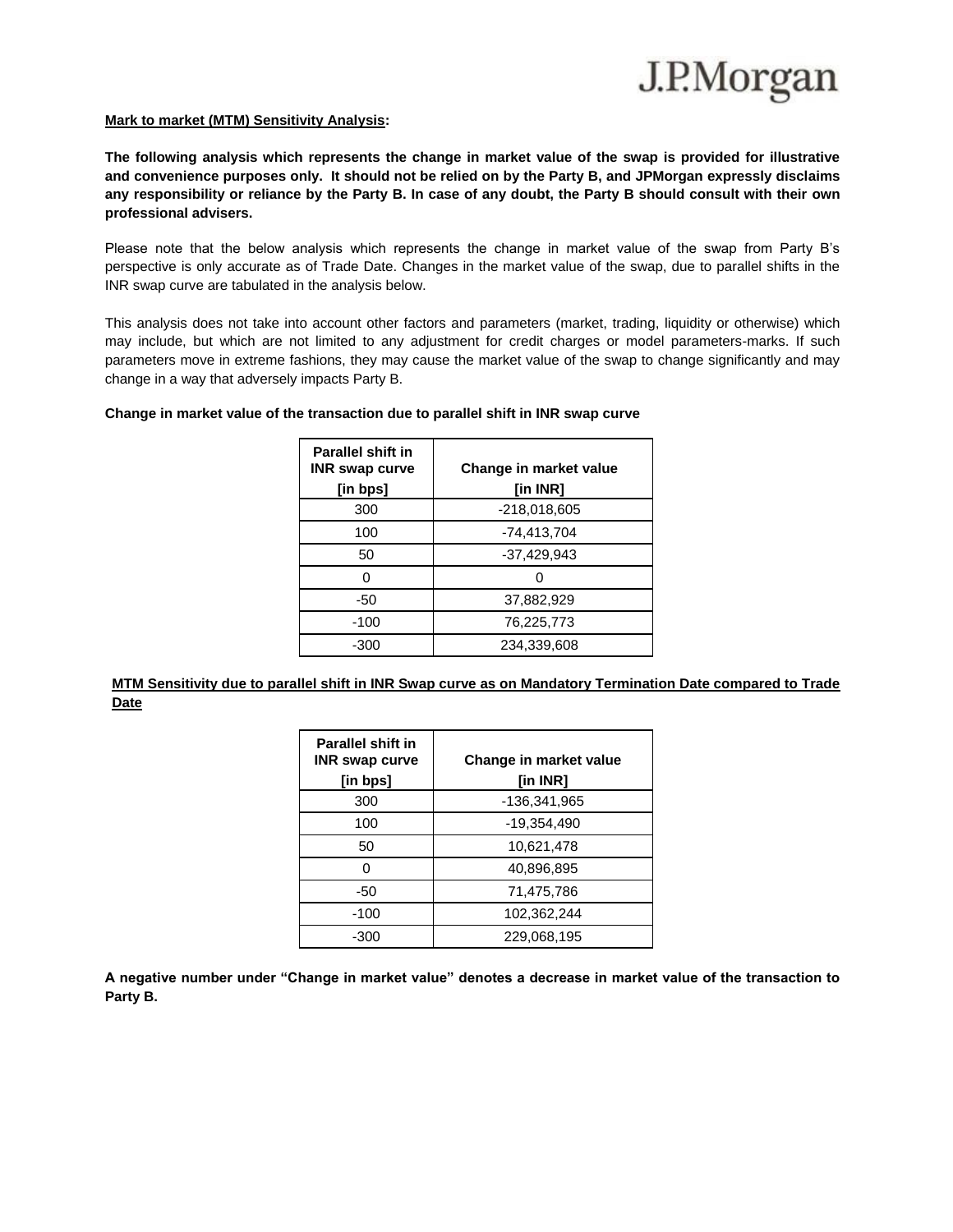

#### **Level of pricing variables and impact of variables on pricing**

**The following analysis is provided for information and illustrative purposes only. All information provided herein is indicative, non-exhaustive and is based on certain assumptions and current market conditions and is subject to change without notice.** 

**It should not be relied on by Party B, and JPMorgan makes no representation or warranty regarding the accuracy or completeness of the information herein. JPMorgan expressly disclaims any responsibility or reliance by Party B. In case of any doubt, Party B must make an independent assessment of the transaction in light of its own circumstances and determine with its own professional advisers any suitability or appropriateness implications of the transaction.**

The market level of primary market variables used in determining the market value of the transaction is as follows:

INR swap curve: 2 year: 5.135%

**The primary market variables used for determining the market value of the transaction along with their directional impact are listed below for information purposes only and is subject to change. Each directional impact assumes that the variable under consideration moves from its current position while all other variables are kept constant. The directional impact may no longer hold if more than one variable is allowed to move from their current positions. Each directional impact is only accurate as of Trade Date and is subject to change in future. The primary market variables used for determining the market value of the transaction as of Trade Date are listed below along with their directional impact on the market value. JPMorgan accepts no responsibility or liability whatsoever to any person in respect of the information herein.** 

| <b>Pricing Variable</b> | <b>Directional Impact</b>                                                                                                     |
|-------------------------|-------------------------------------------------------------------------------------------------------------------------------|
| INR swap curve          | Market value of the transaction for Party B will be favorably impacted by an downward<br>parallel shift in the INR swap curve |
|                         | Market value of the transaction for Party B will be adversely impacted by a upward<br>parallel shift in the INR swap curve    |

#### **Periodicity of Valuation Statement from Party A**

Valuation statements in relation to all Transactions executed between the parties will be made available to the Counterparty on the "Optimize" application present on JPMorgan's online platform, J.P.Morgan Markets ("Optimize Platform"). The Counterparty will be able to view and download such valuation statements for any period at any point of time from the Optimize Platform. To the extent the Counterparty wishes to receive valuation statements via email or any other mode of communication, it should reach out to its representative at JPMorgan and make a request in writing for such alternate process to be set-up for purposes of sharing valuation statements with the Counterparty. JPMorgan shall consider Counterparty's request and if reasonable and operationally practicable, JPMorgan may agree to share the valuation statements, within such mutually agreed periodicity, with the Counterparty via email or any alternative mode of communication.